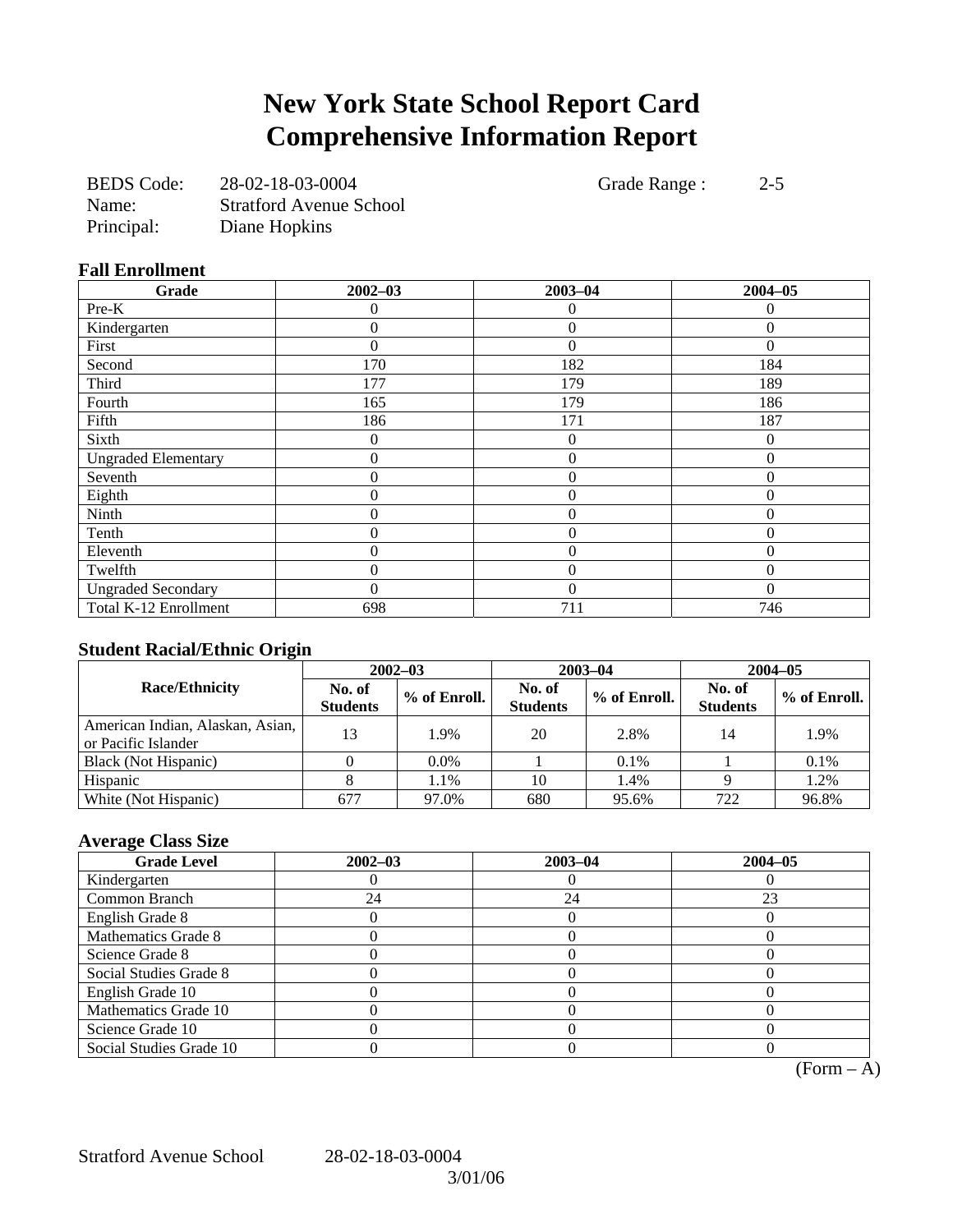### **District Need to Resource Capacity Category**

| <b>N/RC Category</b> | <b>Description</b>                                                       |
|----------------------|--------------------------------------------------------------------------|
|                      | This is a school district with low student needs in relation to district |
|                      | resource capacity.                                                       |

### **Similar School Group and Description**

| <b>Similar School Group</b><br><b>Description</b> |                                                                                                                                                                                                                                                                           |  |  |
|---------------------------------------------------|---------------------------------------------------------------------------------------------------------------------------------------------------------------------------------------------------------------------------------------------------------------------------|--|--|
|                                                   | All schools in this group are elementary level schools in school<br>districts with low student needs in relation to district resource<br>capacity. The schools in this group are in the middle range of<br>student needs for elementary level schools in these districts. |  |  |

All schools within the same N/RC category are divided into three similar school groups defined by the percentage of students in the school who are eligible for the free-lunch program and/or who are limited English proficient (also known as English language learners).

#### **Student Demographics Used To Determine Similar Schools Group**

| ີ                                 | $2002 - 03$ |         | $2003 - 04$ |         | $2004 - 05$ |         |
|-----------------------------------|-------------|---------|-------------|---------|-------------|---------|
|                                   | Count       | Percent | Count       | Percent | Count       | Percent |
| <b>Limited English Proficient</b> |             | 0.1%    |             | $0.1\%$ |             | 0.4%    |
| <b>Eligible for Free Lunch</b>    |             | 0.0%    |             | 0.0%    |             | $0.0\%$ |

#### **Attendance and Suspension**

|                               | $2001 - 02$               |                   |                           | $2002 - 03$       | $2003 - 04$               |                   |  |
|-------------------------------|---------------------------|-------------------|---------------------------|-------------------|---------------------------|-------------------|--|
|                               | No. of<br><b>Students</b> | $%$ of<br>Enroll. | No. of<br><b>Students</b> | $%$ of<br>Enroll. | No. of<br><b>Students</b> | $%$ of<br>Enroll. |  |
| <b>Annual Attendance Rate</b> |                           | 97.0%             |                           | 97.0%             |                           | 97.4%             |  |
| <b>Student Suspensions</b>    |                           | $0.0\%$           |                           | 0.0%              |                           | 0.0%              |  |

## **Student Socioeconomic and Stability Indicators**

#### **(Percent of Enrollment)**

|                          | $2002 - 03$ | $2003 - 04$ | $2004 - 05$ |
|--------------------------|-------------|-------------|-------------|
| <b>Reduced Lunch</b>     | $0.0\%$     | $0.0\%$     | $0.0\%$     |
| <b>Public Assistance</b> | None        | None        | None        |
| <b>Student Stability</b> | 95%         | 96%         | 97%         |

## **Staff Counts**

| Staff                                 | $2004 - 05$ |
|---------------------------------------|-------------|
| <b>Total Teachers</b>                 |             |
| <b>Total Other Professional Staff</b> |             |
| <b>Total Paraprofessionals</b>        | NΑ          |
| Teaching Out of Certification*        |             |

\*Teaching out of certification more than on an incidental basis.

 $(Form - B)$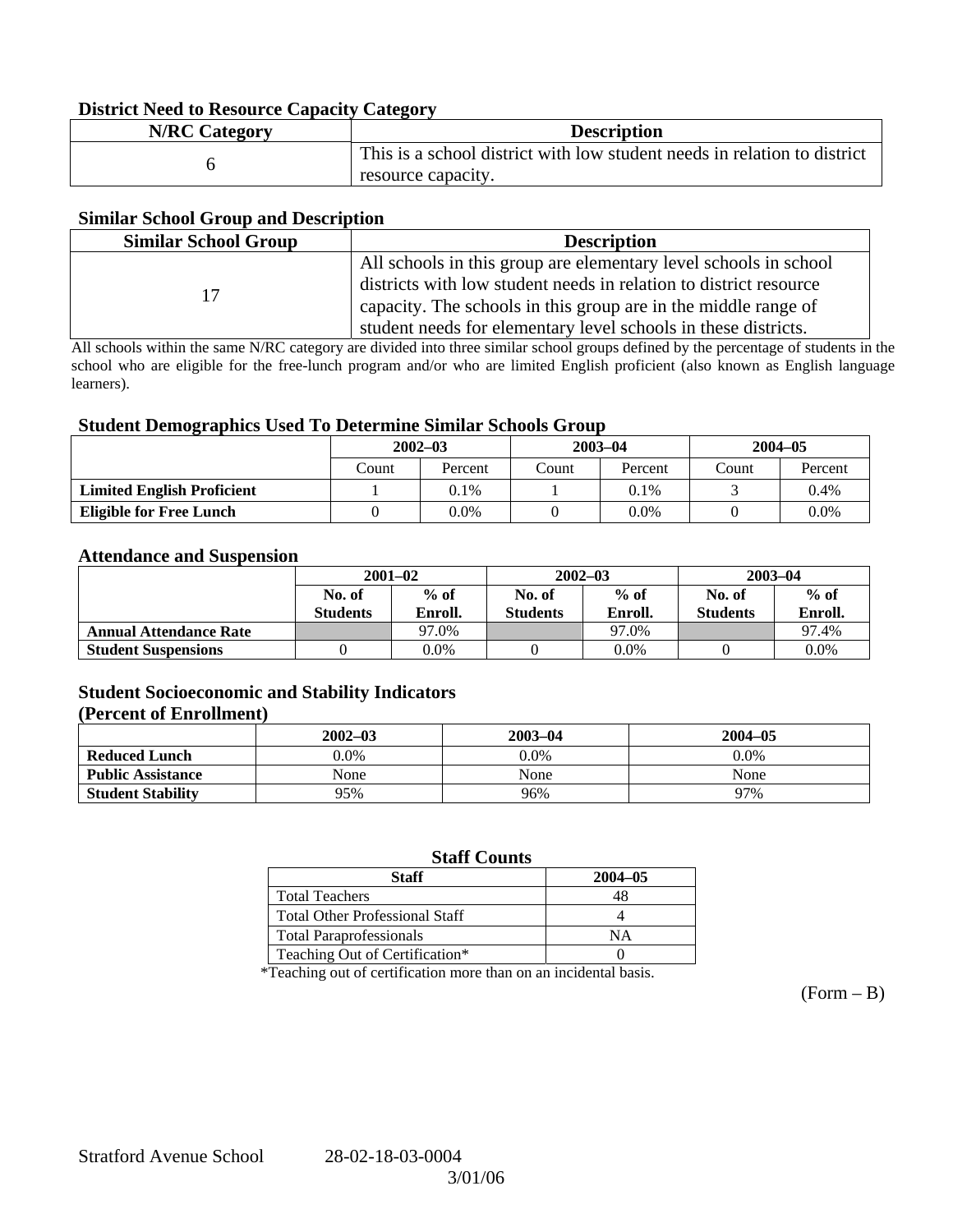|                 |                                   | <b>Number</b><br><b>Tested</b> | $%$ at Level 1 | $\%$ at Level 2 | $%$ at Level 3 | $%$ at Level 4 |
|-----------------|-----------------------------------|--------------------------------|----------------|-----------------|----------------|----------------|
|                 | <b>General-Education Students</b> | 168                            | 0%             | 1%              | 24%            | 76%            |
| <b>Nov 2004</b> | <b>Students with Disabilities</b> |                                | 7%             | 7%              | 73%            | 13%            |
|                 | All Students                      | 183                            | 1%             | 1%              | 28%            | 70%            |

# **Elementary-Level Social Studies**

# **Middle-Level Social Studies**

|                  |                                   | <b>Number</b><br><b>Tested</b> | $\%$ at Level 1 | $\%$ at Level 2 $\parallel$ | $\%$ at Level 3 | $\%$ at Level 4 |
|------------------|-----------------------------------|--------------------------------|-----------------|-----------------------------|-----------------|-----------------|
|                  | <b>General-Education Students</b> |                                | 0%              | 0%                          | 0%              | 0%              |
| <b>June 2005</b> | <b>Students with Disabilities</b> |                                | 0%              | 0%                          | 0%              | 0%              |
|                  | All Students                      |                                | 0%              | 0%                          | 0%              | 0%              |

 $(Form - I)$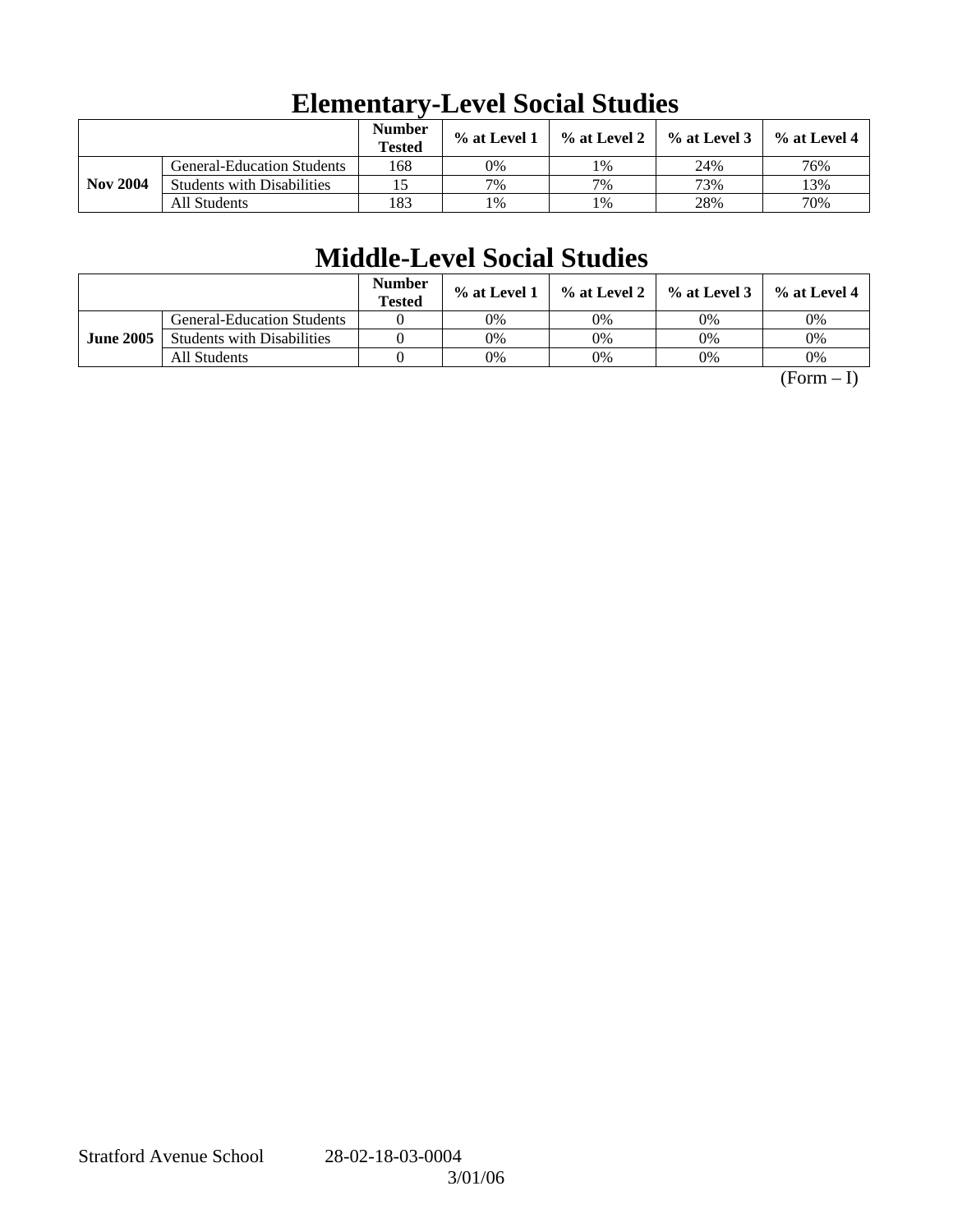# **New York State Alternate Assessments (NYSAA) 2004–05**

|                              | <b>Count of Students</b>                                                              |  |   |   |   |   |  |  |  |
|------------------------------|---------------------------------------------------------------------------------------|--|---|---|---|---|--|--|--|
| <b>Test</b>                  | Level 4<br><b>Tested</b><br><b>Not Tested</b><br><b>Level 1</b><br>Level 2<br>Level 3 |  |   |   |   |   |  |  |  |
| <b>Elementary Level</b>      |                                                                                       |  |   |   |   |   |  |  |  |
| <b>Social Studies</b>        |                                                                                       |  | # | # | # | # |  |  |  |
| <b>Middle Level</b>          |                                                                                       |  |   |   |   |   |  |  |  |
| <b>Social Studies</b>        |                                                                                       |  |   |   |   |   |  |  |  |
| <b>Secondary Level</b>       |                                                                                       |  |   |   |   |   |  |  |  |
| <b>English Language Arts</b> |                                                                                       |  |   |   |   |   |  |  |  |
| <b>Social Studies</b>        |                                                                                       |  |   |   |   |   |  |  |  |
| Mathematics                  |                                                                                       |  |   |   |   |   |  |  |  |
| Science                      |                                                                                       |  |   |   |   |   |  |  |  |

# **2001 Cohort Performance on Regents Examinations after Four Years**

|                              | <b>General-Education Students</b>  |                                      |                | <b>Students with Disabilities</b>  |                                      |                | <b>All Students</b>                |                                      |                |
|------------------------------|------------------------------------|--------------------------------------|----------------|------------------------------------|--------------------------------------|----------------|------------------------------------|--------------------------------------|----------------|
|                              | Global<br><b>History</b><br>& Geo. | U.S.<br><b>History</b><br>$\&$ Gov't | <b>Science</b> | Global<br><b>History</b><br>& Geo. | U.S.<br><b>History</b><br>$\&$ Gov't | <b>Science</b> | Global<br><b>History</b><br>& Geo. | U.S.<br><b>History</b><br>$\&$ Gov't | <b>Science</b> |
| <b>Cohort Enrollment</b>     |                                    |                                      |                |                                    |                                      |                |                                    |                                      |                |
| Number Scoring 55–64         |                                    |                                      |                |                                    |                                      |                |                                    |                                      |                |
| Number Scoring 65-84         |                                    |                                      |                |                                    |                                      |                |                                    |                                      |                |
| Number Scoring 85-100        |                                    |                                      |                |                                    |                                      |                |                                    |                                      |                |
| <b>Approved Alternatives</b> |                                    |                                      |                |                                    |                                      |                |                                    |                                      |                |

 $\overline{(Form - J)}$